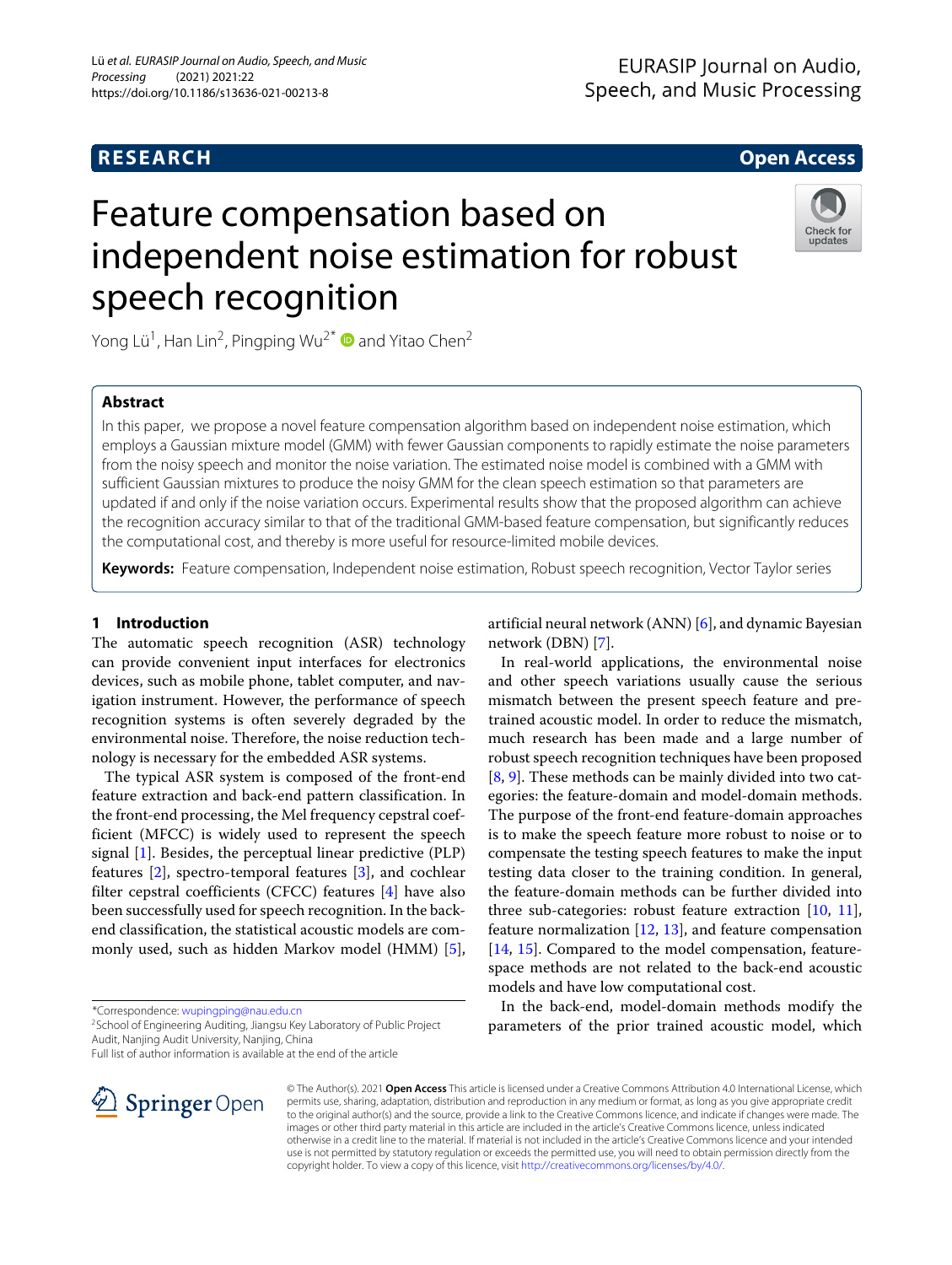makes the acoustic model match the noisy testing environment as well as possible. Maximum a posteriori (MAP) adaptation [\[16\]](#page-8-15), maximum likelihood linear regression (MLLR) [\[17,](#page-8-16) [18\]](#page-8-17), maximum a posteriori linear regression (MAPLR) [\[19\]](#page-8-18), and parallel model combination (PMC) [\[20,](#page-8-19) [21\]](#page-8-20) are representative examples of model compensation. Generally speaking, model compensation can achieve higher recognition accuracy than feature-domain methods. However, it usually leads to significantly larger computational expense and therefore may be not suitable for real-time applications.

This work focuses on the model-based feature compen-sation [\[22\]](#page-8-21) and measurement science [\[23\]](#page-8-22). In the modelbased feature compensation, the Gaussian mixture model (GMM) is typically employed to represent the distribution of speech features and it is assumed that the noisy speech GMM can be obtained by modifying the mean vectors and covariance matrices of the pre-trained clean speech GMM according to the noise parameters. The environmental noise is modeled by a single Gaussian distribution, whose mean and variance are estimated from the silence duration of the testing speech [\[24\]](#page-8-23) or from the noisy speech [\[25\]](#page-8-24) by the expectation-maximization (EM) algorithm [\[26\]](#page-8-25). To obtain the closed-form solution of the noise parameters, the vector Taylor series (VTS) technique [\[27,](#page-8-26) [28\]](#page-8-27) is used to approximate the nonlinear relationship between the clean and noisy speech cepstral features. Finally, the clean speech feature is restored from the noisy speech feature by the minimum mean squared error (MMSE) method according to the estimated noisy speech GMM.

In this paper, we propose a novel feature compensation algorithm based on fast noise estimation technique using an independent Gaussian mixture model (IGMM) for resource-limited ASR devices. In this method, the noise estimation is separated from the feature compensation and is performed by an independent GMM with fewer Gaussian components. In other words, the feature compensation algorithm employs two GMM: GMM1 and GMM2. GMM1 is composed of fewer Gaussian components and used to rapidly estimate the noise parameters from the noisy testing speech. GMM2 consists of more Gaussian components and is used for the clean speech estimation. The proposed algorithm can achieve the recognition accuracy similar to that of the original GMM-based feature compensation and significantly reduces the computational complexity of the noise estimation. It can make a good balance between the computational complexity and recognition accuracy and thus is more suitable for resource-limited embedded systems.

The rest of this paper is organized as follows. In the next section, we describe the noise estimation method using independent Gaussian mixture model. The model combination and clean speech estimation are given in Section [3.](#page-3-0)

The experimental procedures and results are presented and discussed in Section [4.](#page-5-0) Conclusions are drawn in Section [5.](#page-7-0)

### **2 Noise estimation using the independent Gaussian mixture model**

In the traditional feature compensation, the noise estimation and clean speech estimation share the same GMM, which is trained by clean speech features during the training phase and is converted to noisy GMM in the testing condition. In order to guarantee the accuracy of clean speech estimation, the speech model usually consists of a large number of Gaussian components, which leads to a high computational cost. To improve computational efficiency without reducing the recognition accuracy, this paper employs two GMMs to estimate the noise parameters and restore the clean speech feature respectively, which is illustrated in Fig. [1.](#page-2-0) GMM1 composed of fewer Gaussian components is used to represent approximately the distribution of the speech feature and estimate rapidly the noise parameters from noisy speech features by the EM algorithm. Moreover, the average log-likelihood difference of GMM1 is considered as a sign of noise variation, which is used to decide whether or not to perform model combination. If the auxiliary function of the EM algorithm converges, the noise information which is composed of the noise variation sign and noise parameters is sent to model combination module, where the estimated single Gaussian noise model is combined with GMM2 to obtain noisy GMM for clean speech estimation. GMM2 has sufficient Gaussian components and can accurately characterize the distribution of speech in the cepstral domain. The noise distribution is independent of the speech distribution and thus it can be considered that the estimated noise parameters are weakly related to the Gaussian number of the speech model, which is used for the noise estimation. Therefore, in the model combination, the noise model estimated by GMM1 is closer to that estimated by the traditional GMM which consists of a large number of Gaussian components and is employed for both the noise estimation and clean speech restoration. On the other hand, the Gaussian number of GMM2 is similar to that of the traditional GMM-based feature compensation and the noisy GMM obtained by combining the GMM2 and estimated noise model can accurately restore the clean speech. Therefore, the proposed algorithm can achieve the recognition accuracy similar to that of the traditional GMM-based feature compensation.

This paper only considers the additive noise and ignores the channel distortion. According to the MFCC extraction method, we can obtain the relationship between the noisy speech cepstral feature *y* and clean speech cepstral feature *x* as: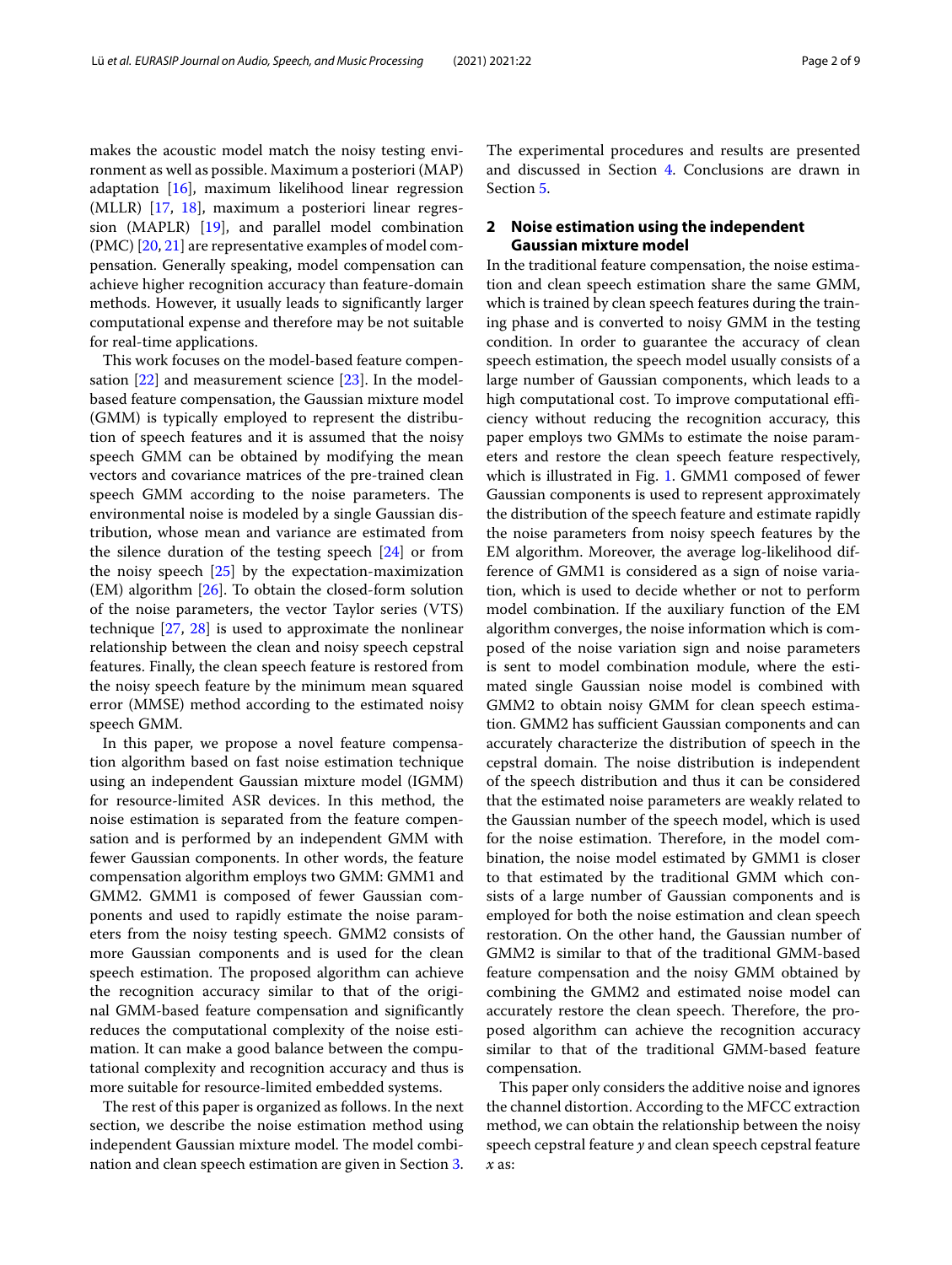

<span id="page-2-0"></span>
$$
y = C \log \left( \exp \left( C^{-1} x \right) + \exp \left( C^{-1} n \right) \right) \tag{1}
$$

where *n* denotes the cepstral features of the additive noise; *C* and *C*−<sup>1</sup> denote the discrete cosine transform (DCT) matrix and its inverse transform matrix, respectively. By taking the first-order VTS expansion at point  $(\mu_x, \mu_{n0})$  both sides of (1), we can obtain the following linear approximation:

$$
y = (I - U)(x - \mu_x) + U(n - \mu_{n0}) + C \log (\exp (C^{-1} \mu_x) + \exp (C^{-1} \mu_{n0}))
$$
\n(2)

where  $\mu_x$  and  $\mu_{n0}$  are the mean of *x* and the initial mean of *n*, respectively; *I* denotes the identity matrix; *U* is given by,

$$
U = Cdiag\left(\frac{exp(C^{-1}\mu_{n0})}{exp(C^{-1}\mu_x) + exp(C^{-1}\mu_{n0})}\right)C^{-1}
$$
 (3)

where *diag*() denotes the diagonal matrix whose diagonal elements are equal to those of the vector in the parentheses. Taking the expectation on both sides of (2), the mean vector of the noisy speech  $\mu$ <sub>*v*</sub> can be expressed as:

$$
\mu_{y} = U\mu_{n} - U\mu_{n0} + C\log\left(\exp\left(C^{-1}\mu_{x}\right) + \exp\left(C^{-1}\mu_{n0}\right)\right) \tag{4}
$$

where  $\mu_n$  is the mean of *n*. Similarly, we can obtain the variance of the noisy speech  $\sum_{y}$  by taking the variance operation on both sides of (2):

$$
\Sigma_y = (I - U)\Sigma_x (I - U)^T + U\Sigma_n U^T
$$
\n(5)

where  $\Sigma_n$  denotes the variances of *n*.

In the noise estimation, the probability density function (PDF) of the speech signal is represented by GMM1:

$$
b(x_t) = \sum_{m=1}^{M} c_m \left\{ (2\pi)^{-\frac{D}{2}} |\Sigma_{x,m}|^{-\frac{1}{2}} \times exp \left[ -\frac{1}{2} (x_t - \mu_{x,m})^T \Sigma_{x,m}^{-1} (x_t - \mu_{x,m}) \right] \right\}
$$
(6)

where  $x_t$  denotes the *t*th static cepstral feature vector;  $c_m, \mu_{x,m}$  , and  $\Sigma_{x,m}$  are the mixture coefficient, mean vector, and covariance matrix of the *m*th Gaussian component, respectively; and M and D denote the Gaussian number of GMM1 and the dimension of the static feature *xt*, respectively. GMM1 is trained from clean speech in the training phase and used to estimate the noise parameters from noisy testing speech. The noise parameters, μ*<sup>n</sup>* and  $\Sigma_n$ , are estimated using the EM algorithm under the maximum likelihood criterion and the auxiliary function is defined as:

$$
Q(\bar{\lambda}|\lambda) = -\frac{1}{2} \sum_{m=1}^{M} \sum_{t=1}^{T} \gamma_m(t) \times \left[ (y_t - \mu_{y,m})^T \Sigma_{y,m}^{-1} (y_t - \mu_{y,m}) - \log \left| \Sigma_{y,m}^{-1} \right| \right]
$$
\n(7)

where  $\gamma_m(t) = P(k_t = m|y_t, \lambda)$  is the posterior probability of being in mixture component *m* at time *t* given the observation  $y_t$  and the prior parameter set  $\lambda$ ;  $\lambda$  denotes the new GMM parameter set.

For the mth Gaussian component of GMM1, (4) can be rewritten as:

$$
\mu_{y,m} = U_m \mu_n - U_m \mu_{n0} + C \log \left( \exp \left( C^{-1} \mu_{x,m} \right) + \exp \left( C^{-1} \mu_{n0} \right) \right) \tag{8}
$$

Substituting (8) into (7) and setting the derivative of  $Q(\bar{\lambda}|\lambda)$  with respect to  $\mu_n$  to zero, the noise mean  $\mu_n$  can be estimated by,

$$
\mu_n = \left[ \sum_{m=1}^{M} \sum_{t=1}^{T} \gamma_m(t) U_m^T \Sigma_{y,m}^{-1} U_m \right]^{-1} \times \left[ \sum_{m=1}^{M} \sum_{t=1}^{T} \gamma_m(t) U_m^T \Sigma_{y,m}^{-1} \times \left( y_t - C \log \left( \exp \left( C^{-1} \mu_{x,m} \right) + \exp \left( C^{-1} \mu_{n0} \right) \right) + U_m \mu_{n0} \right) \right]
$$
\n(9)

In the cepstral space, there are weak correlations among the different components of the cepstral vector, and thereby  $\Sigma_{x,m}$ ,  $\Sigma_n$ , and  $\Sigma_{y,m}$  can be simplified into the diagonal matrices. Equation (5) can be rewritten as:

$$
\sigma_{y,m} = (V_m \cdot * V_m) \sigma_{x,m} + (U_m \cdot * U_m) \sigma_n \tag{10}
$$

where  $V_m = I - U_m$ ;  $\sigma_{\gamma,m}$ ,  $\sigma_{\gamma,m}$ , and  $\sigma_n$  denote the variance vectors which are composed of the diagonal elements of  $\Sigma_{y,m}$ ,  $\Sigma_{x,m}$ , and  $\Sigma_n$ , respectively; the operation symbol ·\* denotes the element-wise product for two vectors whose dimensions are the same. By substituting (10) into (7) and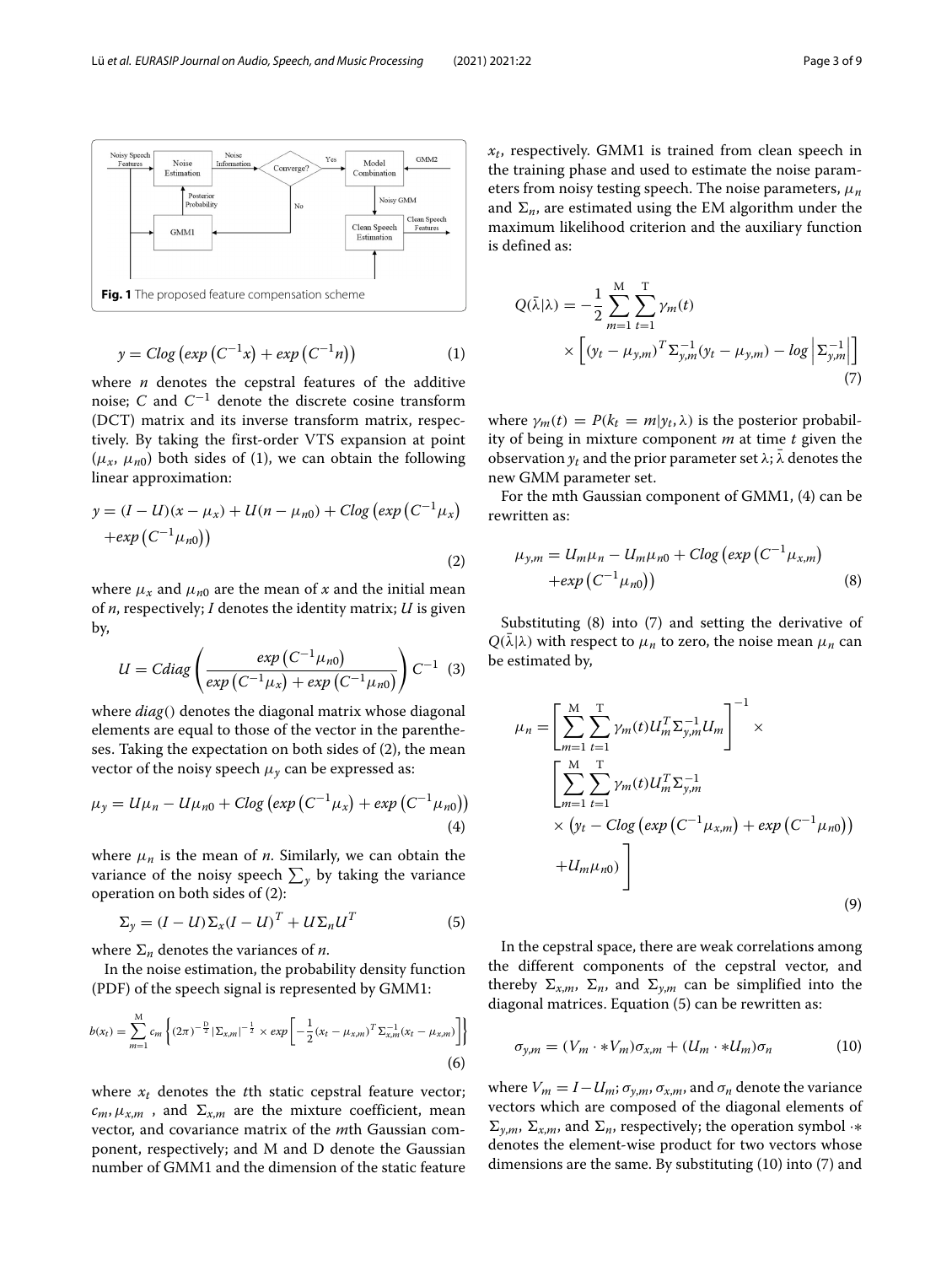taking the derivative of  $Q(\bar{\lambda}|\lambda)$  with respect to  $\sigma_n$ , we can obtain:

$$
\frac{\partial Q(\bar{\lambda}|\lambda)}{\partial \sigma_n} = \sum_{m=1}^{M} \frac{\partial \eta_{y,m}}{\partial \sigma_n} \frac{\partial Q(\bar{\lambda}|\lambda)}{\partial \eta_{y,m}}
$$
  
= 
$$
\sum_{m=1}^{M} \frac{\partial \eta_{y,m}}{\partial \sigma_n} \sum_{t=1}^{T} \gamma_m(t) \left[ (y_t - \mu_{y,m}) \cdot * (y_t - \mu_{y,m}) - (V_m \cdot * V_m) \sigma_{x,m} - (U_m \cdot * U_m) \sigma_n \right]
$$
(11)

 $where \eta_{y,m} = (\sigma_{y,m})^{-1} = [(V_m \cdot *V_m)\sigma_{x,m} + (U_m \cdot *U_m)]$  $(\sigma_n)]^{-1}$  and each element of  $\eta_{y,m}$  is the reciprocal of the corresponding element of  $\sigma_{y,m}$ . The D×D matrix  $\frac{\partial \eta_{y,m}}{\partial \sigma_n}$  can be regarded as the weighting factor of the *m*th Gaussian component and is written as:

$$
G_m = -\frac{\partial \eta_{y,m}}{\partial \sigma_n} = (U_m^T \cdot * U_m^T) \times diag \left[ ((V_m \cdot * V_m) \sigma_{x,m} + (U_m \cdot * U_m) \sigma_n)^{-2} \right]
$$
\n(12)

To obtain the closed-form solution of the noise variance, the weighting factor  $G_m$  is approximated as a constant matrix:

$$
G_m = (U_m^T \cdot * U_m^T) \times diag\left[ ((V_m \cdot * V_m) \sigma_{x,m} + (U_m \cdot * U_m) \sigma_{n0})^{-2} \right]
$$
\n(13)

where  $\sigma_{n0}$  is the initial value of  $\sigma_n$  and is estimated from previous EM iteration. By setting the derivatives of  $Q(\bar{\lambda}|\lambda)$ with respect to  $\sigma_n$  to zero, the noise variance  $\sigma_n$  can be computed as:

$$
\sigma_n = \left[ \sum_{m=1}^{M} \sum_{t=1}^{T} \gamma_m(t) G_m(U_m \cdot * U_m) \right]^{-1} \times \left[ \sum_{m=1}^{M} \sum_{t=1}^{T} \gamma_m(t) G_m((y_t - \mu_{y,m}) \cdot * (y_t - \mu_{y,m}) - (V_m \cdot * V_m) \sigma_{x,m}) \right]
$$
\n(14)

In addition to noise estimation, another function of GMM1 is to monitor time variations of the environmental noise. When the recognizer is under the stationary condition, the parameters of GMM2 used for clean speech estimation are not updated and the noisy GMM2 estimated from the previous time interval is directly employed for the clean speech feature estimation of the current time interval, which can save energy and improve battery runtime for mobile devices. When the environmental noise varies, the clean GMM2 is combined with the estimated noise parameters  $\mu_n$  and  $\sigma_n$  to produce the noisy GMM2

for computing clean speech features. It is difficult to determine whether the noise variation occurs by comparing the noise parameters of two time intervals directly. Therefore, this work employs the average log-likelihood difference over all the frames of the current time interval as the sign of noise variation. Besides the adapted noisy GMM1 estimated from the current testing speech, the noise parameters of the previous time interval are saved in memory and used to produce another noisy GMM1 by model combination with the clean GMM1. If the average log-likelihood difference of the two noisy GMM1 is more than the threshold, we can believe that the noise variation occurs. The noise variation sign and noise parameters compose the noise information, which is sent to model combination module to decide whether or not to update the parameters of the noisy GMM2.

As shown in Fig. [1,](#page-2-0) the complete noise estimation process is summarized below.

- 1. Initialize the initial mean  $\mu_{n0}$  and initial variance  $\sigma_{n0}$ using the vector of all zeros and the vector of all ones, respectively.
- 2. Initialize the mean  $\mu_{y,m}$  and variance  $\sigma_{y,m}$  of GMM1 with  $\mu_{\gamma,m} = \mu_{x,m}, \sigma_{\gamma,m} = \sigma_{x,m}.$
- 3. Compute the posterior probability of the noisy speech using GMM1.
- 4. Compute the auxiliary function of the EM algorithm by Eq. (7).
- 5. Estimate the noise parameters  $\mu_n$  and  $\sigma_n$  using Eqs. (9) and (14), respectively.
- 6. Update the mean  $\mu_{y,m}$  and variance  $\sigma_{y,m}$  of GMM1 using Eqs. (8) and (10), respectively.
- 7. Update the initial mean  $\mu_{n0}$  and initial variance  $\sigma_{n0}$ with  $\mu_{n0} = \mu_n$ ,  $\sigma_{n0} = \sigma_n$ .
- 8. If the convergence criterion is not met, go to step 3.

## <span id="page-3-0"></span>**3 Model combination and clean speech estimation**

#### **3.1 Model combination**

The Gaussian number of GMM2 is much greater than that of GMM1 and thus it can accurately represent the distribution of cepstral speech features. GMM2 is trained by the clean speech during the training phase and its PDF can be written as:

$$
b(x_t) = \sum_{i=1}^{N} c_n \left\{ (2\pi)^{-\frac{D}{2}} |\Sigma_{x,i}|^{-\frac{1}{2}} \times exp\left[ -\frac{1}{2} (x_t - \mu_{x,i})^T \Sigma_{x,i}^{-1} (x_t - \mu_{x,i}) \right] \right\}
$$
(15)

where  $x_t$  denotes the *t*th static cepstral feature vector;  $c_i$ ,  $\mu_{x,i}$ , and  $\Sigma_{x,i}$  are the mixture coefficient, mean vector, and covariance matrix of the *i*th Gaussian component, respectively; and N is the Gaussian number of GMM2. If the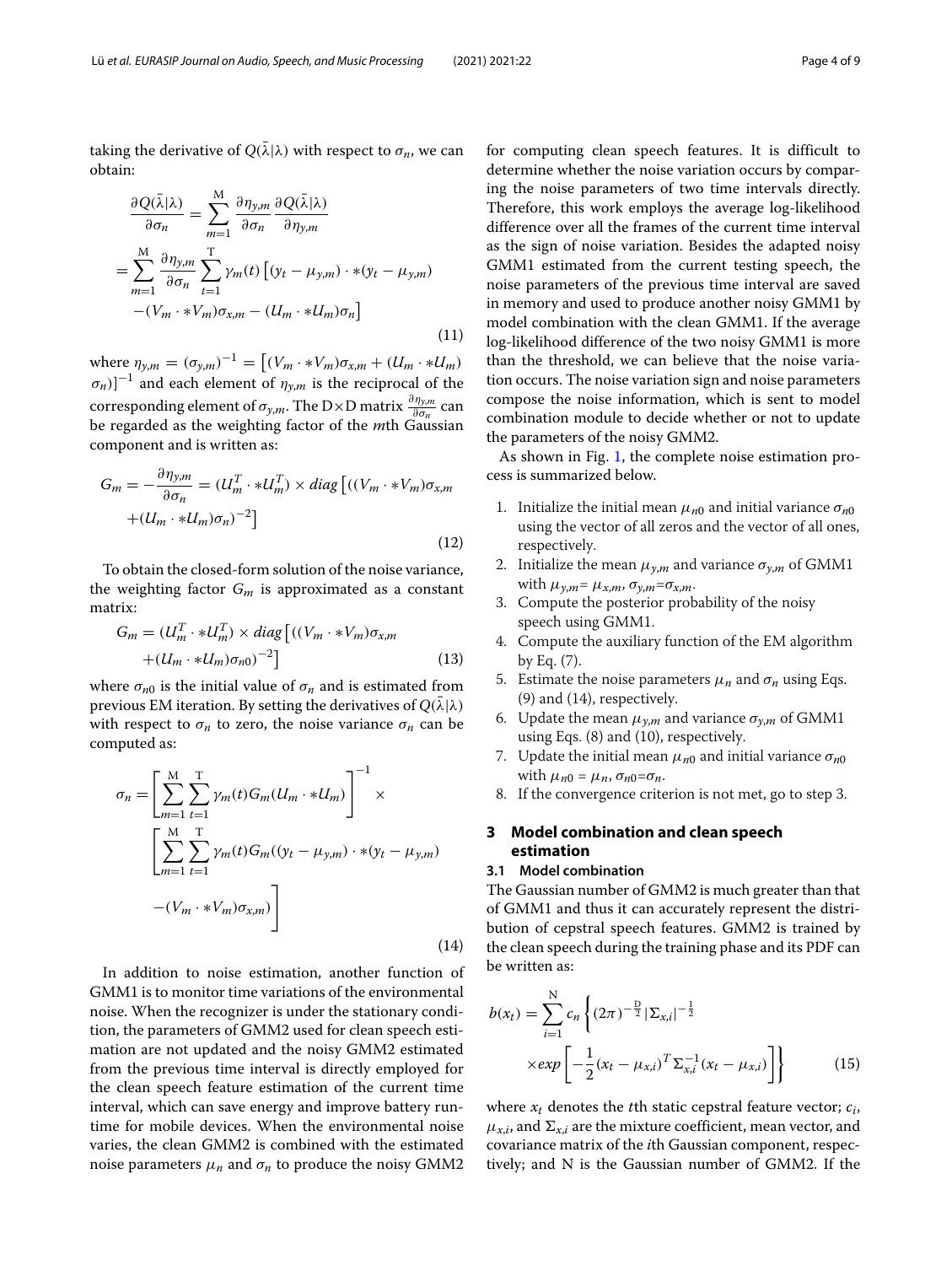noise variation occurs, the means and variances of GMM2 will be updated using the following equations:

$$
\mu_{y,i} = C \log \left( \exp \left( C^{-1} \mu_{x,i} \right) + \exp \left( C^{-1} \mu_n \right) \right) \tag{16}
$$

$$
\sigma_{y,i} = ((I - U_i) \cdot * (I - U_i)) \sigma_{x,i} + (U_i \cdot * U_i) \sigma_n \qquad (17)
$$

where  $\mu_{\gamma,i}$  is the noisy mean vector of the *i*th Gaussian component;  $\sigma_{y,i}$  is the noisy variance vector, which is composed of the diagonal elements of the noisy covariance matrix  $\Sigma_{y,i}$ ; and  $U_i$  is given by,

$$
U_i = Cdiag\left(\frac{exp\left(C^{-1}\mu_n\right)}{exp\left(C^{-1}\mu_{x,i}\right) + exp\left(C^{-1}\mu_n\right)}\right)C^{-1}
$$
\n(18)

In order to improve computational efficiency, Eq. (18) is implemented by the fast DCT algorithm and can be rewritten as:

$$
U_i = C \left[ diag \left( \frac{exp(C^{-1} \mu_n)}{exp(C^{-1} \mu_{x,i}) + exp(C^{-1} \mu_n)} \right) C^{-1} \right]
$$
\n(19)

Equation (19) can be performed by D DCT calculations and thus its number of multiplications is approximately equal to  $D^2log_2D + D^2$ .

#### **3.2 Clean speech estimation**

The static coefficient  $\hat{x}_t$  of the clean speech feature is estimated from the noisy speech feature  $y_t$  by the noisy GMM2 and the MMSE estimate of  $\hat{x}_t$  is given by,

$$
\hat{x}_t = E(x_t|y_t) \approx y_t - \sum_{i=1}^{N} \hat{\gamma}_i(t) \times (C \log (1 + \exp (C^{-1} (\mu_n - \mu_{x,i})))) \tag{20}
$$

where  $\hat{\gamma}_i(t) = P(k_t = i|y_t, \hat{\lambda})$  is the posterior probability of being in the *i*th Gaussian mixture at time *t* given the observation  $y_t$  and the noisy GMM2 parameter set  $\hat{\lambda}$ . The first-order coefficient of the clean speech feature  $\Delta \hat{x}_t$ is obtained by differentiating the estimated clean static coefficients and the computing formula is written as:

$$
\Delta \hat{x}_t = \frac{\sum_{\tau=-H}^{H} \tau \hat{x}_{t+\tau}}{\sum_{\tau=-H}^{H} \tau^2}
$$
(21)

where H denotes the first-order differential constant. Similarly, the second-order coefficient of the clean speech feature  $\Delta \Delta \hat{x}_t$  is computed by the following formula:

$$
\Delta \Delta \hat{x}_t = \frac{\sum_{\tau=-\Gamma}^{\Gamma} \tau \Delta \hat{x}_{t+\tau}}{\sum_{\tau=-\Gamma}^{\Gamma} \tau^2}
$$
(22)

where  $\Gamma$  denotes the second-order differential constant.

Since the covariance matrices of all the Gaussian components are diagonal in GMM2, we ignore the computational cost of obtaining the posterior probability  $\hat{\gamma}_i(t)$ . Thus, the computational complexity of the clean speech estimation mainly depends on (20). For the N values of  $\hat{\gamma}_i(t)$ , only a few probability values are non-zero and the most values are close to zero. Therefore, the following equation is used instead of (20):

$$
\hat{x} = E(x_t|y_t) \approx y_t - \sum_{\hat{y}_i(t) \in \mathbb{N}^*} \hat{y}_i(t) \left( C \log \left( 1 + \exp \left( C^{-1} \left( \mu_n - \mu_{x,i} \right) \right) \right) \right)
$$
\n(23)

where N∗ denotes the set which is composed of the top 10% posterior probability. By taking (23) to restore the clean speech feature, the computational expense of the clean speech estimation can be ignored in the proposed feature compensation algorithm.

#### **3.3 Computational complexity analysis**

When the recognizer works in the stationary or slow time-varying noise condition, the model combination is seldom performed in the proposed algorithm and thus the computational cost is mainly dependent on the noise estimation. Assuming the GMM used in the traditional algorithm has the same Gaussian components as GMM2, the computational complexity of the proposed algorithm is reduced to about  $\frac{M}{N}$  of that of the traditional GMMbased feature compensation, where M and N are the Gaussian numbers of GMM1 and GMM2, respectively.

In the case of fast time-varying noise, the proposed feature compensation employs (9) and (14) to estimate the noise parameters, which requires about  $2D<sup>3</sup>$  multiplications. Thus, the noise estimation requires  $2KMD<sup>3</sup>$ multiplications, where K and M denote the iteration number and the Gaussian number of GMM1, respectively; D is the channel number of the Mel filter bank. In the model combination, (16) can be performed by fast DCT technique and thereby its computational complexity is much lower than those of (17) and (19). For all the N Gaussian components of GMM2, the number of multiplications of  $(17)$  is approximately equal to  $4ND^2$  and that of (19) is about  $N(D^2log_2D + D^2)$ . Therefore, the total number of multiplications of the proposed algorithm is approximately  $2\mathrm{KMD}^3 + \mathrm{N} \left( 5\mathrm{D}^2 + \mathrm{D}^2 log_2\mathrm{D} \right)$ . At each EM iteration, the traditional GMM-based feature compensation firstly computes the noise parameters by (9) and (14), where GMM1 is replaced by the GMM with N Gaussian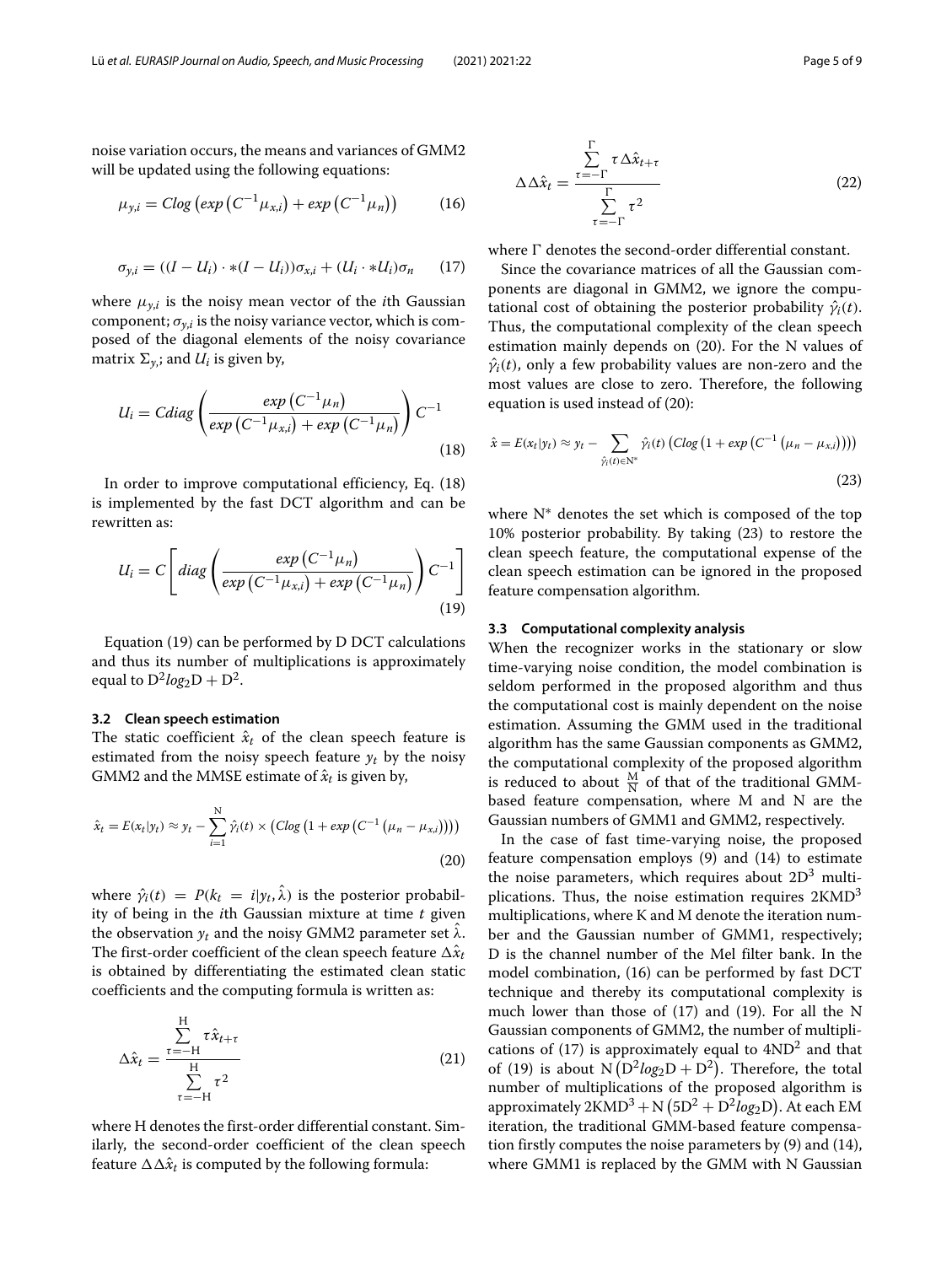mixtures, and the two equations require about  $2D<sup>3</sup>$  multiplications. Then, it modifies the parameters of GMM using (16), (17), and (19), which take  $(5D^2 + D^2 log_2D)$ multiplications. For all the N Gaussian components of GMM and K EM iterations, the traditional algorithm performs approximately  $KN(2D^3 + 5D^2 + D^2log_2D)$  multiplications. For example, when  $D = 32$ ,  $M = 20$ ,  $N =$ 400, and  $K = 4$ , the proposed and traditional GMMbased feature compensation methods require approximately 9,338,880 and 121,241,600 multiplications, respectively. The computational complexity of the proposed algorithm is reduced to about  $\frac{1}{13}$  of that of the traditional algorithm.

#### <span id="page-5-0"></span>**4 Performance evaluation**

#### **4.1 Experimental conditions**

To evaluate the proposed algorithm, the TIMIT speech database [\[29\]](#page-8-28) and NOISEX-92 noise database [\[30\]](#page-8-29) are employed to produce the training and testing speech in this paper. The two dialect sentences spoken by each speaker in the TIMIT database are segmented into 21 words for establishing the isolated word recognition system. The 6300 utterances spoken by 300 speakers are used to train GMM1 and GMM2. For each word, the 300 utterances spoken by the 300 speakers are employed to train the HMM of the word. The acoustic model is composed of the HMMs of all words and used for speech recognition in the back-end. The 2100 utterances spoken by 100 speakers are mixed with noise at different signalto-noise ratio (SNR) values to obtain the noisy testing speech.

The original speech is down-sampled from 16 to 8 kHz and then the down-sampled speech is segmented into 16 ms frames with a frame shift of 8 ms. The feature vector of each frame is composed of 13 Mel frequency cepstral coefficients including the 0th coefficient, and their first-order time differential coefficients. Each word is modeled by a left-to-right HMM, which is composed of 6 states with 4 Gaussian components per state. The Gaussian number of GMM1 varies from 10 to 400 for the noise estimation and GMM2 consists of 400 Gaussian mixtures. For all the GMMs and HMMs, the covariance matrix of each Gaussian mixture is diagonal. The initial noise mean μ*n*<sup>0</sup> are set to the vector of all zeros and the initial noise variance  $\sigma_{n0}$  is set to the vector of all ones for the first EM iteration.

The system configuration of the computer used for experiments is as follows: Intel Core i5-6400 Processor (2.70 GHz), 8.00 GB Random Access Memory (RAM), and Microsoft Windows 10 Operating System. The speech recognition system is constructed using the GNU Octave 4.4.1, and the computation time is the running time of the Octave software in the computational complexity measurement experiment.

#### **4.2 Average log-likelihood difference**

This experiment validates the effectiveness of the average log-likelihood difference as the sign of noise variation and the average log-likelihoods of the clean, combined, and adapted GMMs are illustrated in Fig. [2.](#page-5-1) The adapted GMM is obtained by modifying the parameters of GMM1 (clean GMM) according to the noise parameters estimated from the current noisy testing speech and the combined GMM is produced by combining GMM1 and the single Gaussian noise model obtained from the previous time interval. The white noise is used to produce the testing speech and the noise parameters are updated once per second using (9) and (14). The initial SNR is about 5 dB and then it is improved to 10 dB at the third second. The SNR is also approximately constant during 4∼7 s.

As demonstrated in Fig. [2,](#page-5-1) the average log-likelihood of the combined GMM is very close to that of the adapted GMM in the approximately stationary conditions. The SNR is improved from 5 to 10 dB at the third second and thus there exists an environmental mismatch between the combined GMM and testing condition. Therefore, the average log-likelihood of the combined GMM degrades drastically and is far less than that of the adapted GMM when the average log-likelihood is updated at the fourth second. The results show that the average log-likelihood difference of the adapted and combined GMMs can be used as the sign of noise variation. If the average loglikelihood difference is less than or equal to the threshold, it can be assumed that the noise does not vary. Thus, it is not necessary to perform the model combination and the noisy GMM2 of the previous time interval is used for the clean speech estimation of the current time interval. If the average log-likelihood difference is more than the threshold, we consider that the noise variation occurs and the parameters of the noisy GMM2 should be updated

<span id="page-5-1"></span>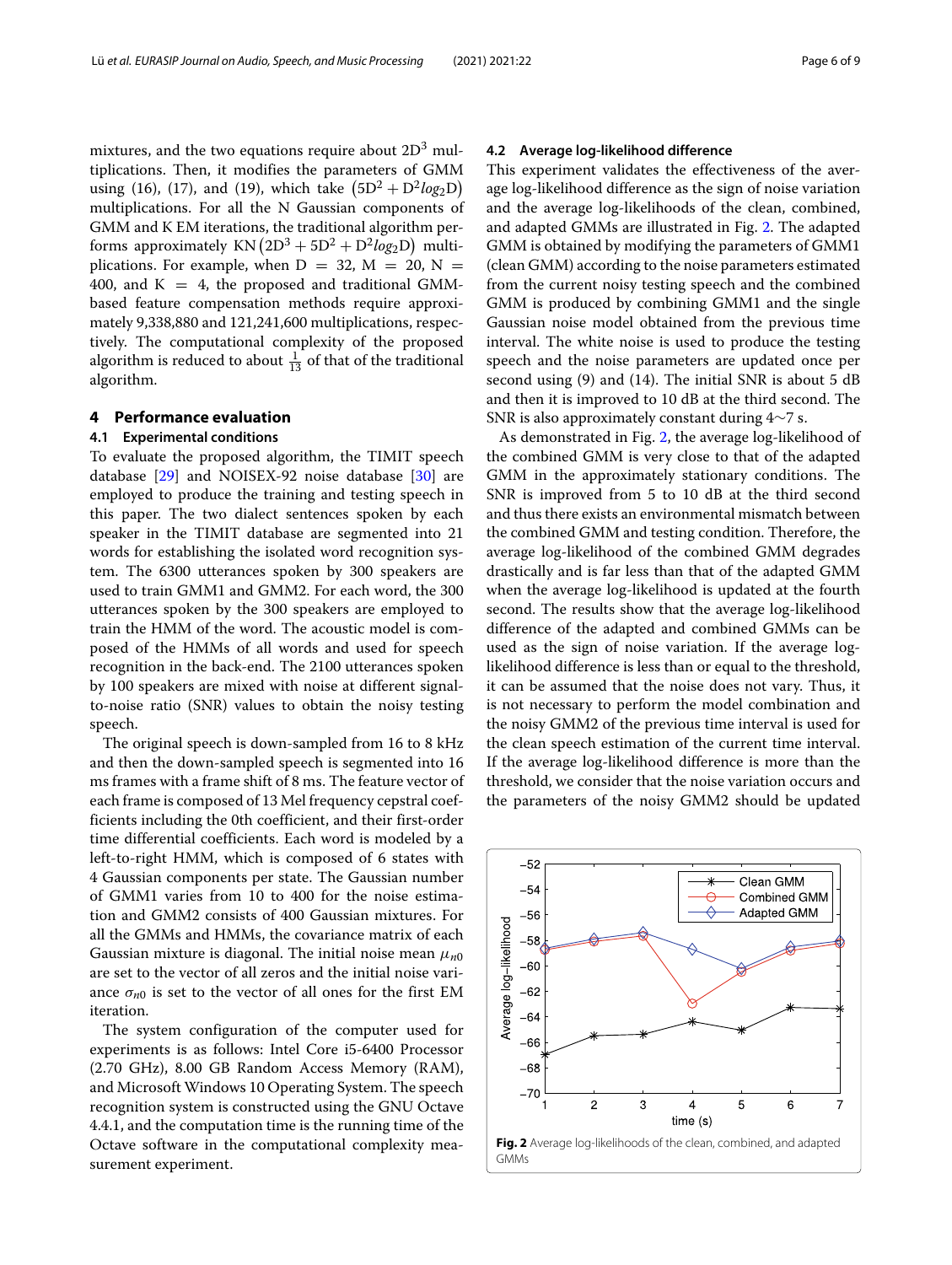by model combination. The threshold of the average loglikelihood difference is set to 0.5 in our experiments.

#### **4.3 Number of Gaussian components**

This experiment shows how to select the Gaussian number of the GMM1. Figure [3](#page-6-0) illustrates the word error rates of the proposed algorithm in white noise environments, where the Gaussian number of the GMM1 varies from 10 to 400. The results indicate that the recognition performance of the proposed feature compensation is less affected by the Gaussian number of GMM1. Fewer Gaussian components mean less computational expense and more Gaussian mixtures can improve the accuracy of the noise estimation to a certain extent. Comprehensively considering the recognition rate and computational cost, the Gaussian number of GMM1 is set to 20 in the following experiments.

#### **4.4 Comparison of recognition results**

In this experiment, the proposed algorithm (IGMM20) is compared with the original GMM-based feature compensation (GMM400, GMM20) [\[25,](#page-8-24) [27\]](#page-8-26), where GMM400 and GMM20 employ the 400-Gaussian GMM and 20- Gaussian GMM for feature compensation, respectively. Figure [4](#page-6-1) shows the word error rates with different SNR levels for the three types of testing noise: (a) white noise, (b) pink noise, (c) factory noise, and (d) average over the three types of testing noise.

As shown in Fig. [4,](#page-6-1) the proposed algorithm can achieve similar performance with the traditional GMM-based feature compensation (GMM400). For example, at 0 dB SNR, the word error rates of GMM400 are 41.1%, 31.2%, and 36.3% for white, pink, and factory noise, respectively, while the corresponding results of IGMM20 are 42.8%, 32.1%, and 37.2%. This shows that the GMM-based noise

<span id="page-6-1"></span><span id="page-6-0"></span>

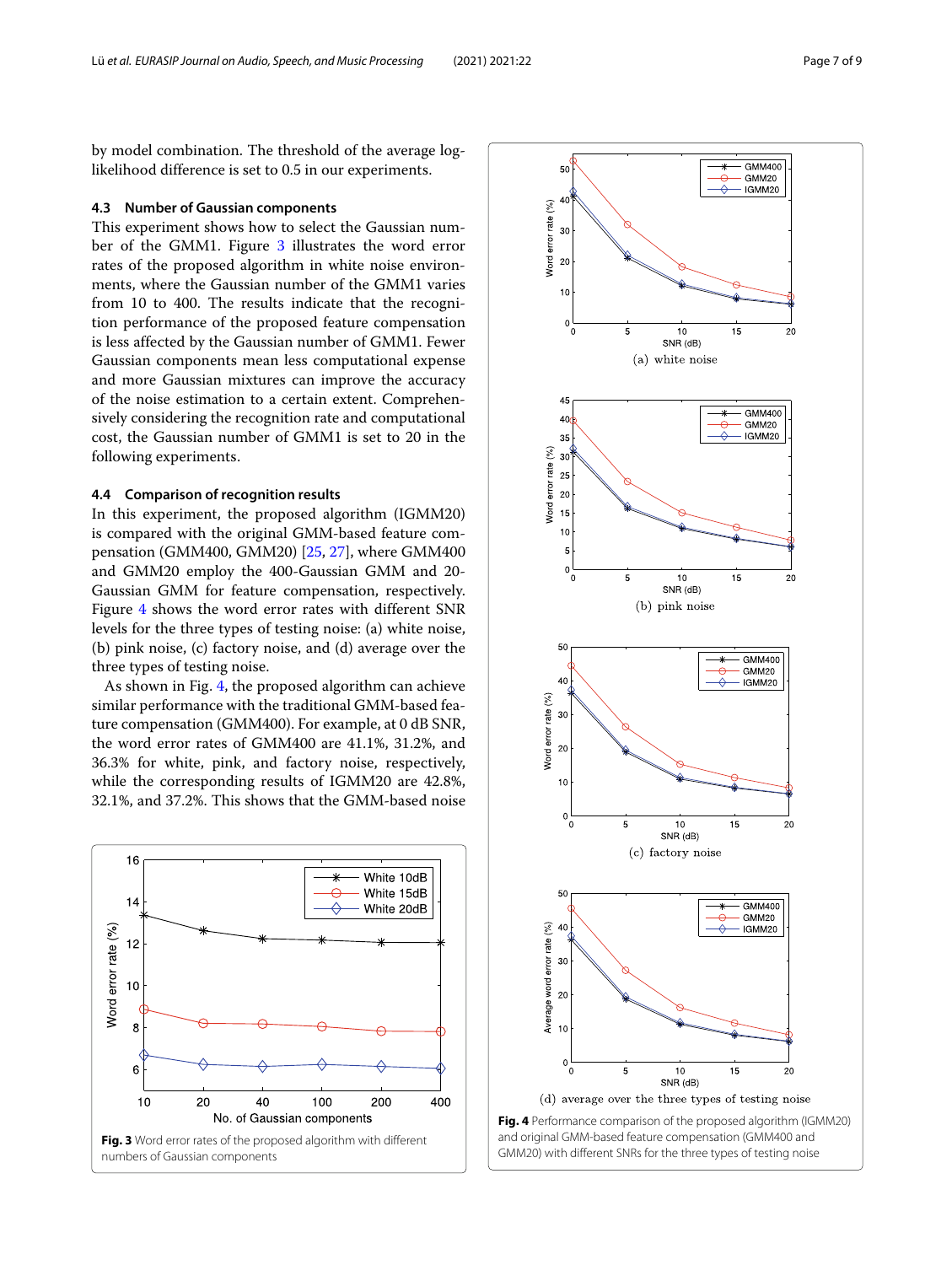estimation is less affected by the Gaussian number of GMM and thus the noise parameters can be estimated by a GMM with fewer Gaussian components, which can significantly reduce the computational complexity of the noise estimation in real applications. When the Gaussian number of the traditional algorithm is reduced to 20, its recognition performance degrades drastically, which demonstrates that the clean speech estimation requires sufficient Gaussian mixtures and the GMM for restoring the clean speech feature should represent the PDF of the speech feature more accurately. In summary, using different GMMs to estimate the noise and reconstruct the clean speech respectively, we can reduce the computational cost without performance degradation.

#### **4.5 Comparison of computational complexity**

Finally, we discuss the computational cost of the proposed algorithm. Figure [5](#page-7-1) illustrates the average computation time per frame of the proposed noise estimation with different Gaussian numbers at 10 dB SNR in white noise environment. The result of 400 Gaussian mixtures is equivalent to that of the traditional GMM-based feature compensation (GMM400).

From Fig. [5,](#page-7-1) it can be seen that when the Gaussian number decreases, the computational cost of the proposed algorithm is further reduced and the computation time is roughly proportional to the Gaussian number. The average computation time of 20 Gaussian components is 4.29 ms, which is only about one seventeenth of that of GMM400. This shows that the proposed algorithm can make a good balance between the computational complexity and recognition accuracy, and is more suitable for resource-limited embedded systems.

<span id="page-7-1"></span>

#### <span id="page-7-0"></span>**5 Conclusions**

In this paper, we propose a novel feature compensation algorithm based on the independent noise estimation for robust speech recognition, which separates the noise estimation from the feature compensation and performs it using an independent GMM with fewer Gaussian components. Moreover, the GMM is used to monitor the time variations of the environmental noise according to the average log-likelihoods of the combined and adapted noisy GMMs. In order to guarantee the accuracy of the feature compensation, another GMM with sufficient Gaussian components is employed to estimate the clean speech feature. Only when the noise variation occurs, the parameters of noisy GMM for the clean speech estimation are updated by model combination with the estimated the single Gaussian noise model, which can save energy and improve battery runtime for mobile devices. The experimental results show that the proposed algorithm can achieve the recognition accuracy similar to that of the traditional GMMbased feature compensation, but significantly reduces the computational complexity. It can make a good balance between the computational complexity and recognition accuracy and thus is more suitable for resource-limited devices.

#### **Abbreviations**

GMM: Gaussian mixture model; ASR: Automatic speech recognition; MFCC: Mel frequency cepstral coefficient; PLP: Perceptual linear predictive; HMM: Hidden Markov model; ANN: Artificial neural network; CFCC: Cochlear filter cepstral coefficients; DBN: Dynamic Bayesian network; MAP: Maximum a posteriori; MLLR: Maximum likelihood linear regression; MAPLR: Maximum a posteriori linear regression; PMC: Parallel model combination; EM: Expectation-maximization; VTS: Vector Taylor series; MMSE: Minimum mean squared error; IGMM: Independent Gaussian mixture model; DCT: Discrete cosine transform; SNR: Signal-to-noise ratio

#### **Acknowledgements**

Not applicable.

#### **Authors' contributions**

YL performed the entire research and its writing. HL and PW supported the experimental part and supervised the research. All authors read and approved the final manuscript.

#### **Funding**

This work is supported by the National Natural Science Foundation of China (NSFC, No. 61701243, 71771125, 61871174) and the Major Project of Natural Science Foundation of Jiangsu Education Department (19KJA180002).

#### **Availability of data and materials**

Not applicable.

#### **Declarations**

#### **Competing interests**

The authors declare that they have no competing interests.

#### **Author details**

<sup>1</sup> College of Computer and Information Engineering, Hohai University, Nanjing, China. 2School of Engineering Auditing, Jiangsu Key Laboratory of Public Project Audit, Nanjing Audit University, Nanjing, China.